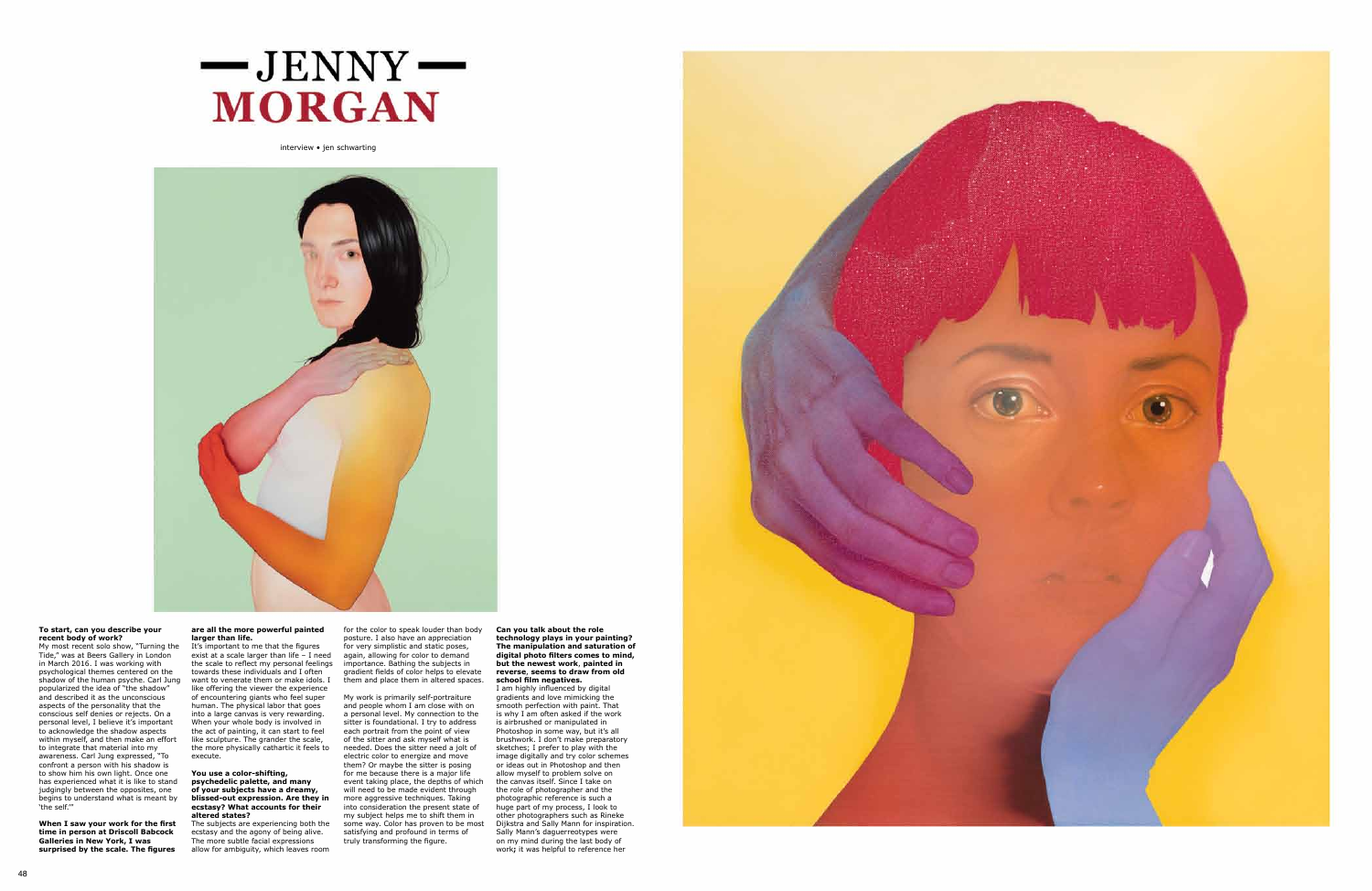analogue process when thinking about



inverting my images digitally. I was reminded that in traditional forms of photography, the image starts as a negative and is made positive by adding light – a synchronistic metaphor for the content of the work.

You can't know light without dark – I

explored this duality through the use of a limited palette and inversions. When the portraits became monotone, I felt an immediate impulse to turn them inside out. With white and black switching places, it was as if the contrast between light and dark was amplified – the white glowing and the black deepening. This reversal of color structure was psychologically shocking to my system. I started dreaming about the paintings and having conversations with them about their content. I ventured pretty deep down the rabbit hole and used the making of this work to help me navigate through an internal landscape.

**You recently painted a self-portrait** 



## **in which your facial features are almost entirely blurred, except for one exquisite, all-seeing eye. Are you representing a higher consciousness?**

Yes. The blurred features are a push and pull between states. Symbolically, I think of it in a few different ways. The blurred features are being pushed back into an infinite fog of color, while the more rendered eye can clearly see through the haze. The all-seeing eye is allowed access to higher levels of consciousness and is looking out at the world from the perspective of the highest self. The eye being singled out also alludes to the power of the proverbial third eye – providing the subject matter with the ability to perceive the world beyond ordinary sight.

# **This particular self-portrait is titled** *Purple Haze***. How much does music influence your painting?** I often pull titles from the music that

has an impacted the work. In the studio, there are times when an album

will serve as a sort of soundtrack, and I'll notice a beautiful synchronicity when the themes in the music mirror the ideas I'm working with in the paintings. I honor that influence by pulling lyrics or titles from the poetic musicians. In reference to *Purple Haze*, the title is also a tip of the hat to the weed and psychedelic culture – both having an influence in my creative process.

## **The treatment of your subjects' hair is intriguing – both as a formal framing device, and as a singular nod to fashion. Otherwise, your backgrounds and your models are bare, devoid of clothes or any specific stylistic references. Are you pursuing a sense of timelessness?**

A sense of timelessness is very attractive to me. I haven't wanted to add hints of fashion or include tattoos on the skin because I think that figurative work can denote its place in time purely through style. Maybe it's a strange quirk of mine, but too many narrative signifiers in figurative work tend to make me uncomfortable, so I like to strip mine down as much as possible. The subject matter doesn't exist in an earthly space filled with material cues – it hovers just outside of those bounds. My long-term goal is to keep pushing the figure deeper into an abstract space – some have referred to this space as purgatory, but I see it as more free form and otherdimensional.

The hair has become its own pictorial device and can move through different levels of realism – sometimes every strand is depicted in detail and then the dimensionality can be lost all together and it becomes purely graphic and hard-edged. I start every painting with an acrylic base color of cadmium red, and I enjoy leaving this red layer visible by turning the hair into an open graphic shape – framing the figure with a bright crimson mane. With the hair actually being a part of the body, it serves as a middle ground between contemporary trends and the eternal.